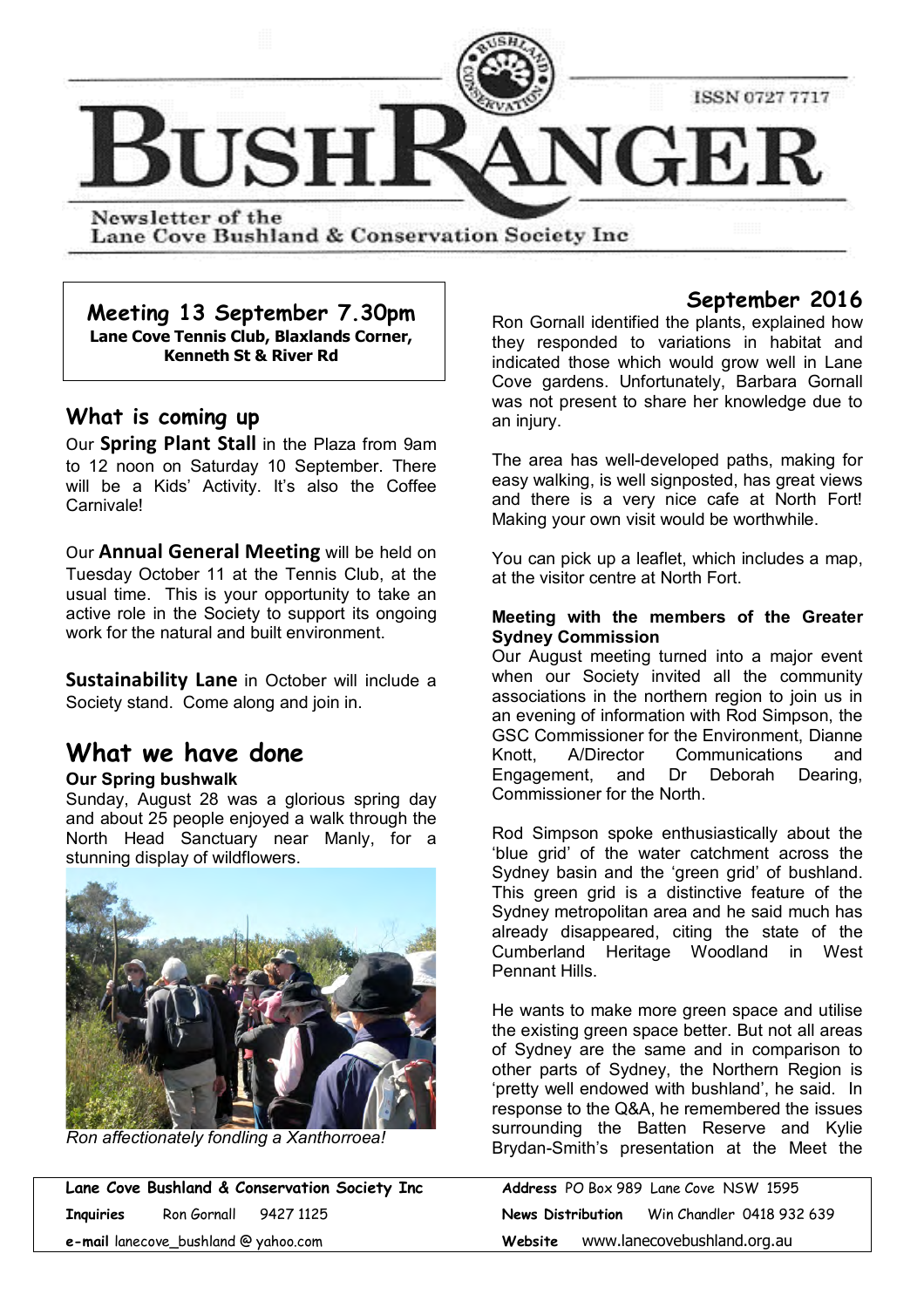Candidates event in Longueville last year, saying he 'could not understand what was the planning behind that development'.

Dianne Knott spoke about the strategies the GSC proposed to engage with the communities to identify priorities for infrastructure and the environment. \$3m is available for the Green Grid of which there were a number of sites in the north, for example in Hornsby, Lane Cove and the Northern Beaches.

Dr Deborah Dearing, arriving late due to prior commitments, participated in the Q&A which many felt was the most interesting and effective part of the evening.

Representatives were present from some 40 community groups, stretching from Brooklyn and the Northern Beaches to Epping, Mosman and North Sydney and many had submitted questions for the Q&A in advance. Although the speeches from the GSC had been full of their good intentions, Corinne Fisher asked 'what would happen if the government disagreed with the GSC?' Deborah Dearing replied that this would be 'highly unlikely'; yet final planning decisions will still be made by the Department of<br>Planning and the Planning Assessment Planning and the Planning Assessment Commission that have given priority to developers in the past.

The GSC spoke of working closely with councils to ensure their priorities are met, seeing themselves in an area between councils and their plans and the Plan for Growing Sydney. But with the current development of mega councils, it was not clear who would have the final say on LEPs. Many of the groups reported negative experiences with planning and development in their areas and were not convinced that the consultation and 'engagement' the GSC proposed would limit inappropriate development. At their request, these and other questions will be submitted to the GSC.

Some 15 members of LCBCS and helpers made the event run really smoothly and effectively. Just to mention some: Sally Kennedy, Matt Fisher, Doug Stuart, Sue Ingham, Ruth Neumann, Corinne Fisher and Margaret Bergomi.

The evening was very successful - whether we will preserve the bushland and prevent inappropriate development by working with the GSC is another story. *Thanks to Sue Ingham for this report.*

# **In other news**

**Challenging Our Notions – What Makes Good Planning? A report on the Better Planning Network's Special Event on Tues 23rd August 2016**

# **BPN's Jeannette Brockman outlined the position as she sees it. Some points were:**

- the Government's priorities are for 90% of applications approved as complying.

a 50% reduction in approval time for major and State significant developments.

The Government is introducing changes to the planning laws by increments – their philosophy is divide and win. We have to be vigilant. SEPPs are also being rethought – further information to come as it is received.

BPN's survey listed new priorities: Planning governance Climate change



*The GSC forum audience being addressed by Corinne Fisher.*

There were three speakers.

**Prof Anna Yeatman,** Whitlam Institute (Western Sydney University)

She acknowledges that we must grow, but how to do it? The present situation does not come up to community expectations.

Historically the concept of City = community- a Democratic Society resulting in a civic place.

Current Neo Liberalism, at Federal and State level, has resulted in an assault on Society.

The Government program to sell assets to the highest bidder has reduced to opportunity for Civic Places.

Wealth is not just private profit but also includes the public realm and well being.

If cities are to grow we must have a civic process to provide the environment that is craved by most people to live a fulfilling life.

**Tim Williams** CEO, The Committee for Sydney

Cities must be walkable – maximum of 30 minutes from home to work.

 - more emphasis on pedestrian space than providing for cars (This reduces the necessity for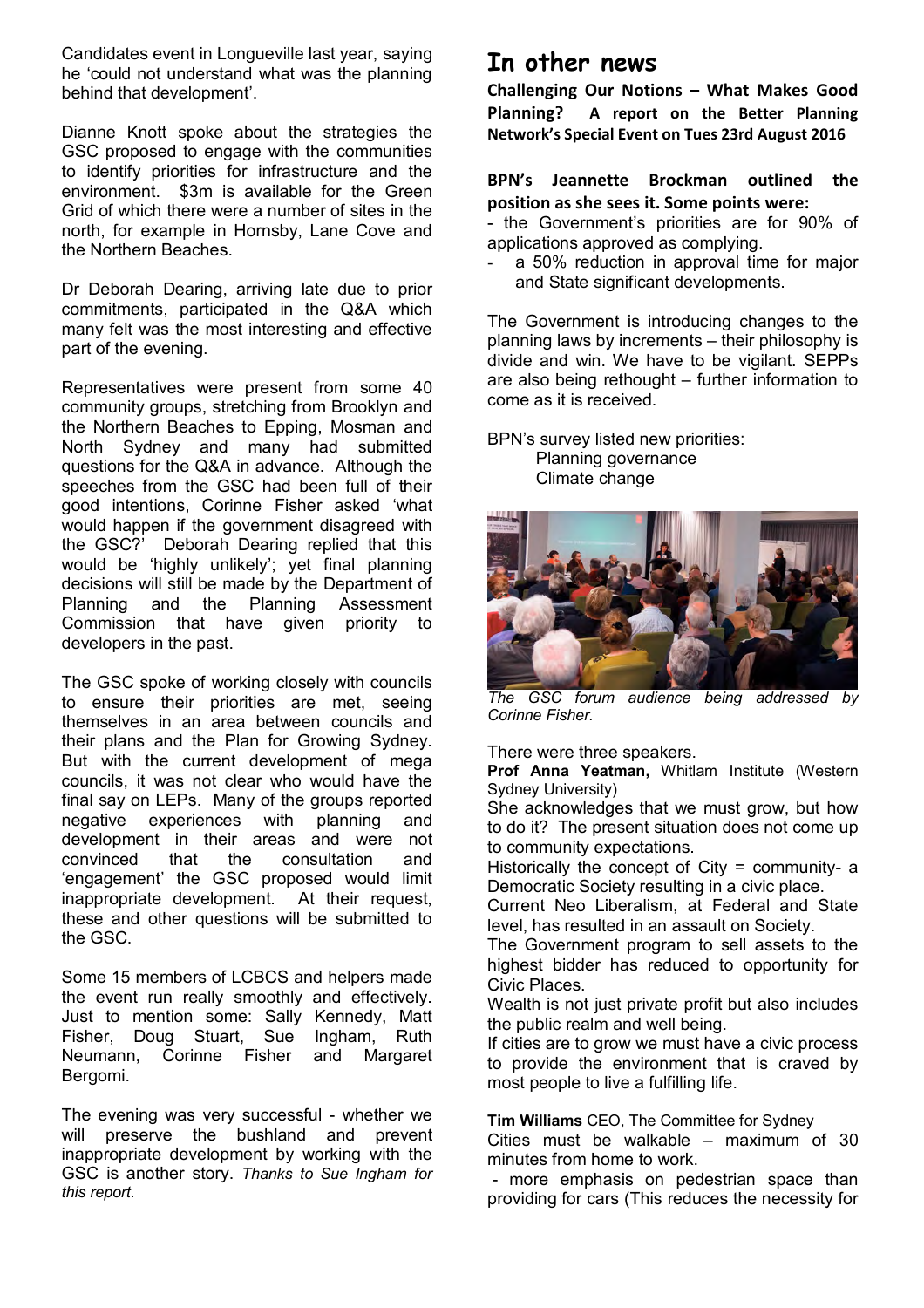the use of cars), we must have more trees.

- areas of  $4 - 5$  storey housing with wide shared spaces between, providing the densities that are necessary for a growing city.

- 50% of jobs in NSW are in Sydney, 30% of those jobs are in the CBD.

This must change if we are to achieve the 30 minute commute.

His main message was Citizens as Creators – not consumers.

**Joanne Jakovich,** Lab for Strategic Open Urbanism (SOUP)

She used the example of her group consultation, a workshop over about 6 weeks, about 200 people involved, mostly young people from inner urban areas, who came up with some brilliant ideas for their problems.

She used the analogy of 5000 planners making decisions for 5 million stakeholders, this should be reversed and the 5m stakeholders should make the decisions for the 5000 planners to implement.

- all planning must be sustainable and equitable, producing delight

- consultation should have depth, passion and a shared responsibility.

We must rethink how we see planning with openness, creativity, investment (time) and connectiveness.

The audience included staff from the Dept of Planning, GSC (including 3 commissioners) a couple of politicians as well as the concerned community. *Thanks to Doug Stuart for the report.*

#### **The Plaza – set in stone**

At the opening of the Plaza on November 26, 1977, the then Mayor, Bill Henningham (a Society member), unveiled a plaque set in the paving near the pedestrian crossing at Longueville Road.

The plaque read:

#### **LANE COVE PLAZA A PLACE FOR PEOPLE From 11 – 11 – 1974**

This was the date when Burns Bay Road was closed. The three years that followed included many public meetings where opinions were voiced for and against a Plaza. Council was also involved in at least one court case in its efforts to bring the Plaza to fruition.

Bill's choice of words deliberately excluded the usual list of the names of worthies to emphasise that it is **A Place for People.**

|                  |                                      | Lane Cove Bushland & Conservation Society Inc |                   | Address PO Box 989 Lane Cove NSW 1595 |  |
|------------------|--------------------------------------|-----------------------------------------------|-------------------|---------------------------------------|--|
| <b>Inquiries</b> | Ron Gornall 9427 1125                |                                               | News Distribution | Win Chandler 0418 932 639             |  |
|                  | e-mail lanecove_bushland @ yahoo.com |                                               | Website           | www.lanecovebushland.org.au           |  |

During one of the renovations a few years ago the plaque was removed to enable the paving to be changed, but it did not reappear as expected. It was lost. Two Society members, who were at the opening, thought it important enough that this significant event should be "set in stone" and approached Council about 15 months ago to have the plaque replaced.

After some delay, Council agreed to place a reproduction of the plaque on the brick wall at the Longueville Road end of the Plaza.

The red granite plaque was installed on 1 September 2016 and serves to remind us that it is**:**

## **"A PLACE FOR PEOPLE".**

#### **Australian Brush-turkeys in Lane Cove**



Brush-turkeys, also known as Bush-turkeys, have recently re-established populations in many Sydney suburbs, including Lane Cove and surrounds.

These native birds used to occur in these areas but have been decimated by shooters, foxes, cats and habitat destruction. You have probably seen them wandering on driveways, footpaths and roads seemingly unconcerned by your presence.

During the breeding season, Brush-turkeys can cause considerable damage to suburban gardens while building their mounds. Yearround, they can uproot plants when scratching for food. This leads to complaints from local residents, especially in areas where these birds have only recently re-established themselves.

Surveys in other areas, where Brush-turkeys have occurred for longer, have shown that up to 75% of people tolerate them in their backyards.

|                                             |                             | <b>Address</b> PO Box 989 Lane Cove NSW 1595 |  |  |  |
|---------------------------------------------|-----------------------------|----------------------------------------------|--|--|--|
| News Distribution Win Chandler 0418 932 639 |                             |                                              |  |  |  |
| Website                                     | www.lanecovebushland.org.au |                                              |  |  |  |